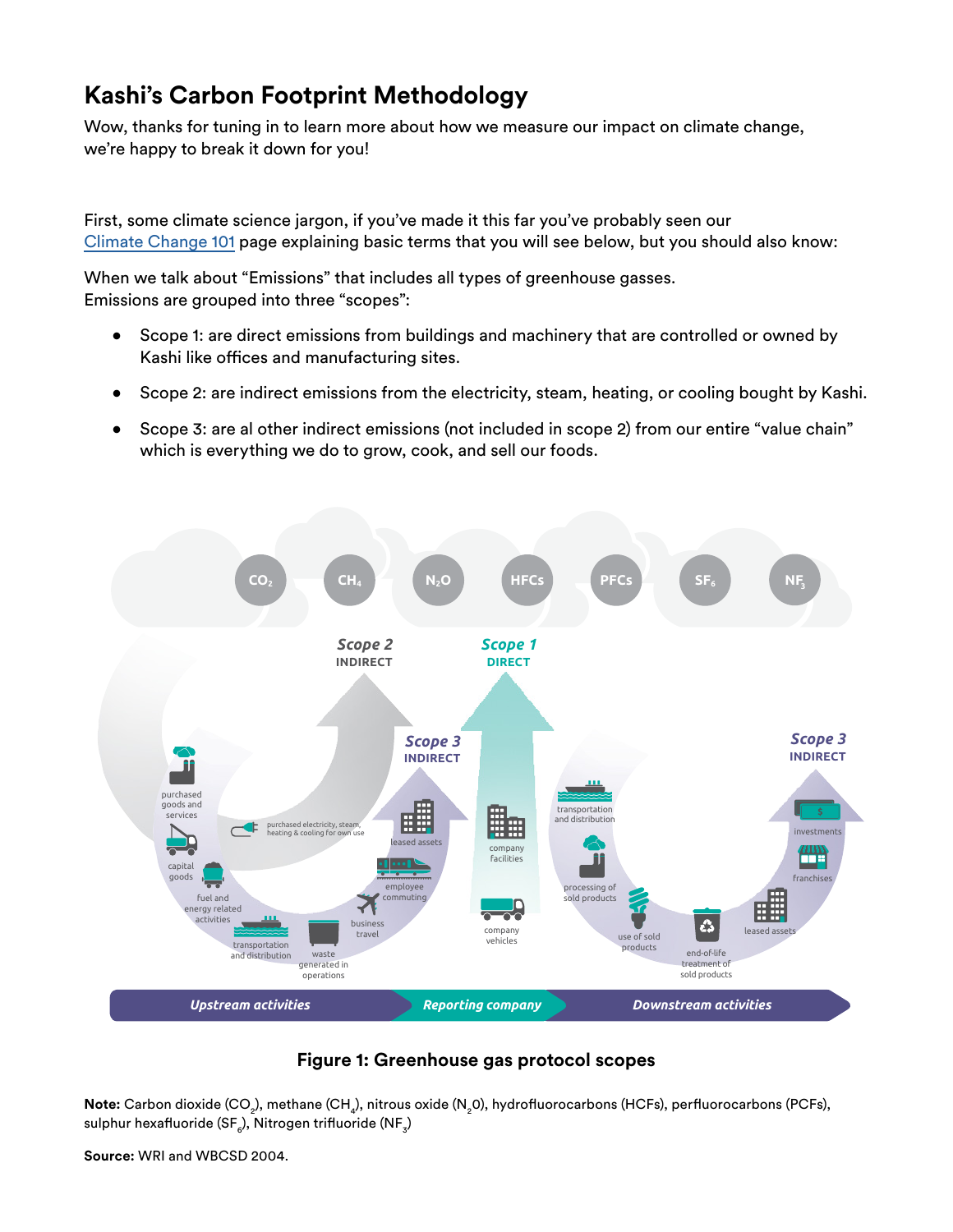# **Scope 3 Emissions: The Life Cycle of Our Foods**

Scope 3 emissions cover most of the work we do to make your favorite Kashi foods. They even include emissions needed to cook our waffles and emissions that are made if our ingredients, foods, or packaging end up in a landfill.

To keep track of it all, Scope three emissions are divided into the following categories.



#### **Category 1 – Purchased Goods and Services**

Emissions from growing, shipping, cooking, and storing our ingredients, cooking and storing our foods, making and shipping packaging, and other activities we pay for that are not included in categories 2-8 below.

# **Category 2 – Capital Goods**

Emissions from the creation and transportation of Capital Goods (like buildings, machinery, or furniture) owned by Kashi.

# **Category 3 – Fuel and Energy Related Activities**

Emissions from the extraction, creation, and transportation of fuels and energy purchased by Kashi that were not counted in scope 1 or scope 2

# **Category 4 – Upstream Transportation and Distribution**

Emissions from transportation and distribution services owned by Kashi including moving our foods from our facilities to our warehouses or distribution centers.

# **Category 5 – Waste Generated in Operations**

Emissions from waste made in facilities and manufacturing plants that Kashi doesn't own.

# **Category 6 – Business Travel**

Emissions from business travel in vehicles not owned by Kashi.

# **Category 7 – Employee Commuting**

Emissions from employee commuting in vehicles not owned by Kashi

# **Category 8 – Upstream Leased Assets**

Kashi has no upstream leased assets to account for

# **Category 9 – Downstream Transportation and Distribution**

Emissions from transportation and distribution of our foods from the grocery aisle to your home.

## **Category 10 – Processing of Sold Products**

Kashi has no processing of sold products to account for

## **Category 11 – Use of Sold Products**

Emissions from storing and cooking our waffles at home

# **Category 12 – End-of-Life Treatment of Sold Products**

Emissions from the Kashi foods and packaging that end up in your trash.

We compare all our carbon reduction efforts to our 2020 carbon footprint. Each year we measure all emissions that we made between January 1st and December 31 in both the United States and Canada.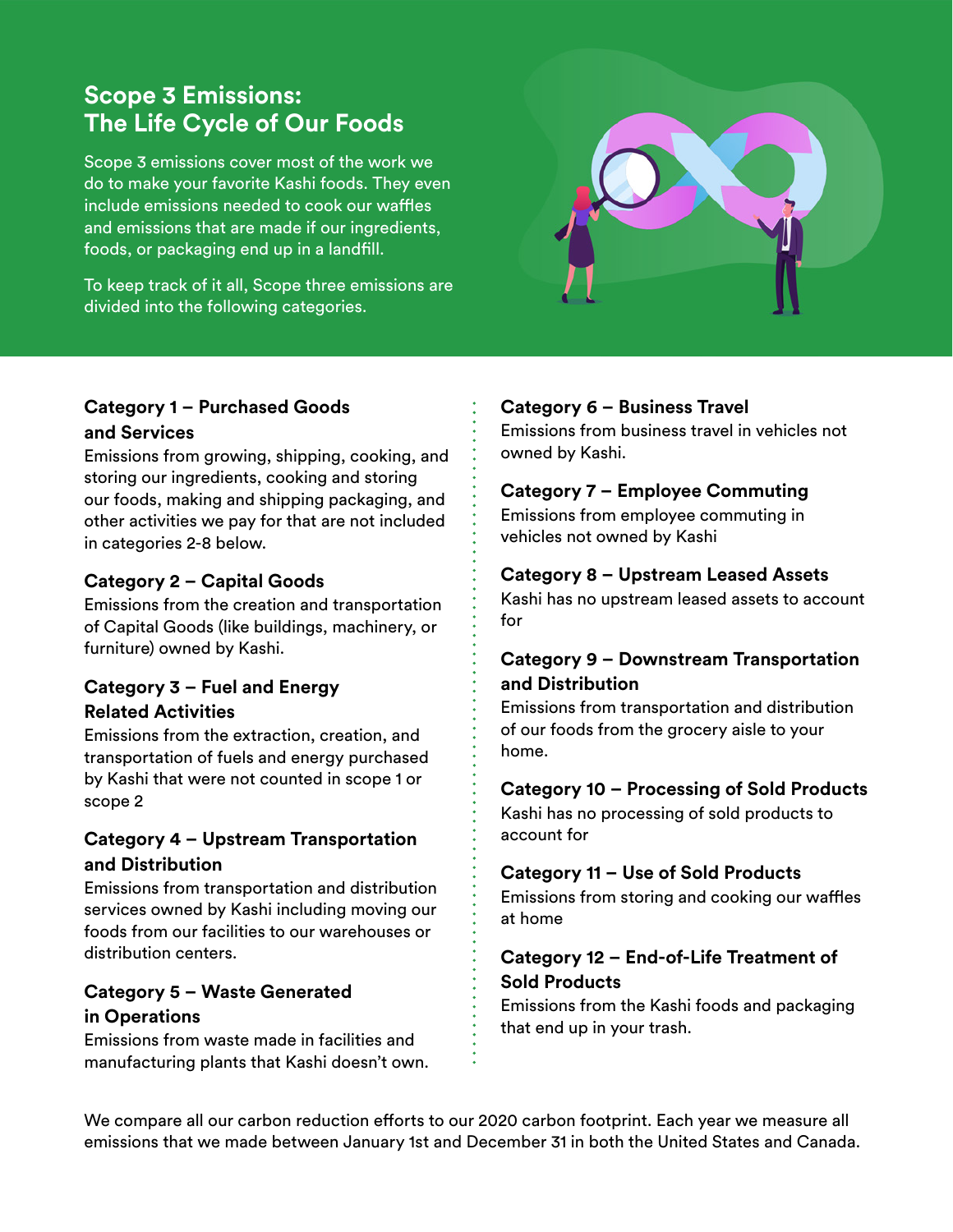# **How We Talk About Our Carbon Footprint**

To make the results of our carbon footprint easier to understand, our website simplifies all the above Scopes and categories by grouping our carbon footprint into the four stages of our food's life cycle:

> How we Grow our foods: emissions from growing, storing, milling, and shipping ingredients to our plants.



How we Make our foods: emissions from the cooking and baking of our foods.



storage at retailers.



How you Enjoy our foods: emissions from bringing our foods home, cooking them, and any waste.

# **And Now For The Methodology and Scientific Terminology**

Many thanks to Carbon Trust for working with us on this project!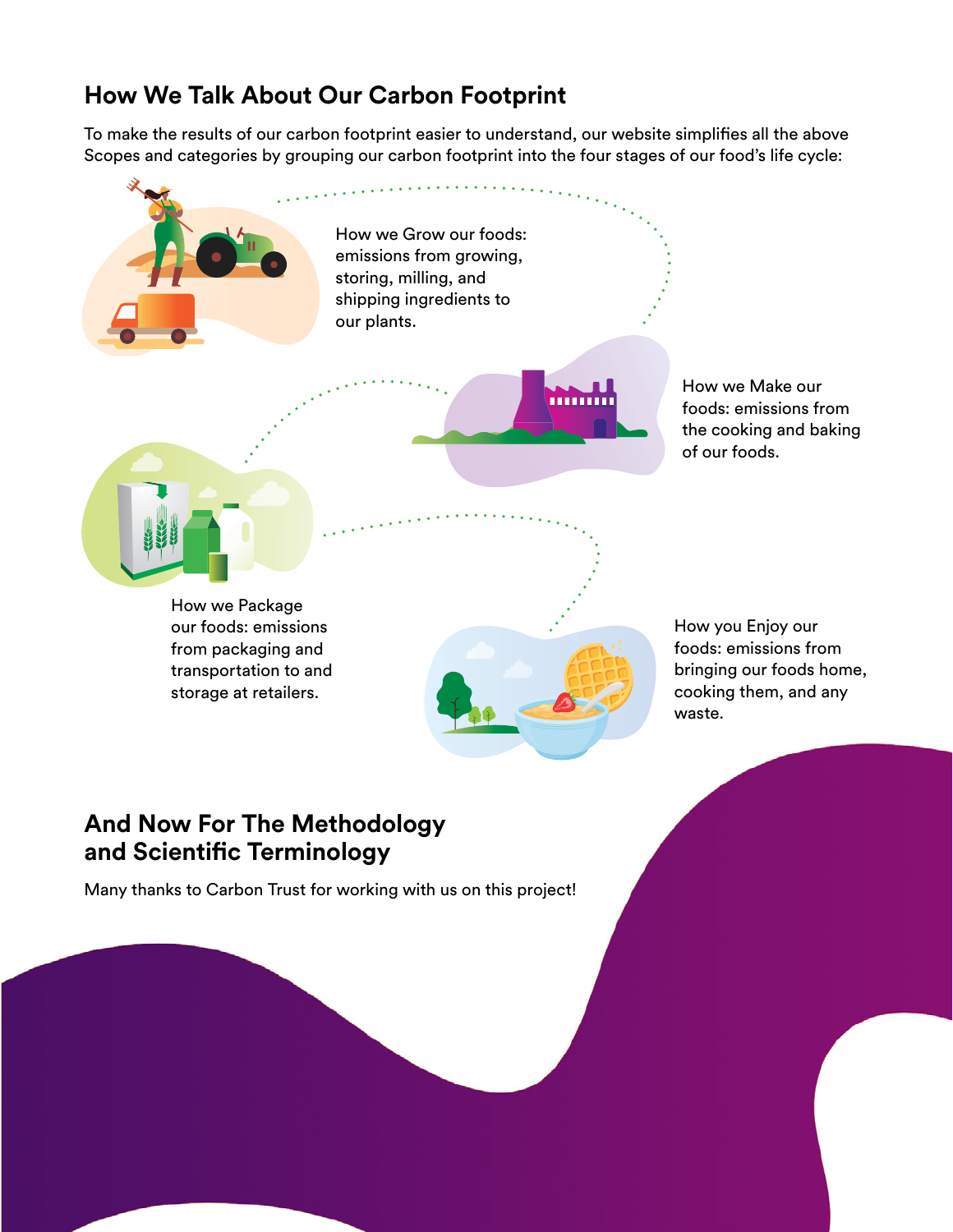#### **Methodology Overview**

When collecting all the information we need to calculate our carbon footprint, it is important to be mindful that most Scope 3 emission sources are outside of our direct control and difficult to get. The GHG Protocol guidance that we follow provides guidance on different types of information we should collect in order of preference.

From Most preferable to Least Preferable Data Collection Method

- 1. Primary data from our value chain: Use of activity and resource use data obtained from partners within our value chain. Examples of this could include actual fuel consumption by logistics suppliers, or actual energy consumption consumed in the production of a particular garment.
- 2. Life Cycle Assessment: Use of LCAs for ingredients that we buy. These can then be used with data on the total volume/weight of purchased ingredients.
- 3. Reporting frameworks: Use of sector or activity specific emission factors multiplied by known total volume of goods.
- 4. Environmentally Extended Input / Output data (EEIO): Uses spend data on either goods or services in \$ equivalent to estimate emissions on a kgCO2e/\$ basis.

#### **Methodology by Category**

#### **Category 1a Purchased Goods and Services, Product related**

#### Ingredients

Kashi provided a list of foods identified by SKU number (Stock Keeping Unit that represents a specific flavor and size of food) which were categorized to a higher level by line e.g., bars, cereal etc. For each SKU, Kashi provided a percentage break-down of the ingredients used in recipes along with total production volumes. This data was used to estimate the weight of each ingredient used in each product. Each ingredient was then matched to a relevant emissions factor to estimate the associated emissions. The emissions factors were best-available estimates of emissions from growing, shipping, and milling Kashi ingredients.

Following discussions with Carbon Trust, it was assumed that 12% of ingredients bought and used to make final foods is wasted at the factory level. Therefore, 12% of the estimated production volume was added to each ingredient to estimate the total volume of purchased ingredients.

In some cases, Kashi foods use a blend of grains and cereals which is produced at their own sites. In this case an emissions factor was created for the blend using the percentage composition of each ingredient in the blend recipe and the respective emissions factor for each ingredient. The estimated emission factors were then used in the food ingredient's composition and multiplied by the estimated volume of blend purchased.

#### Packaging

Weight/volume data was provided by Kashi for 2020 in one Excel Workbook. This consisted of tables summarizing weights of packaging materials by type and by SKU, with some information on recycled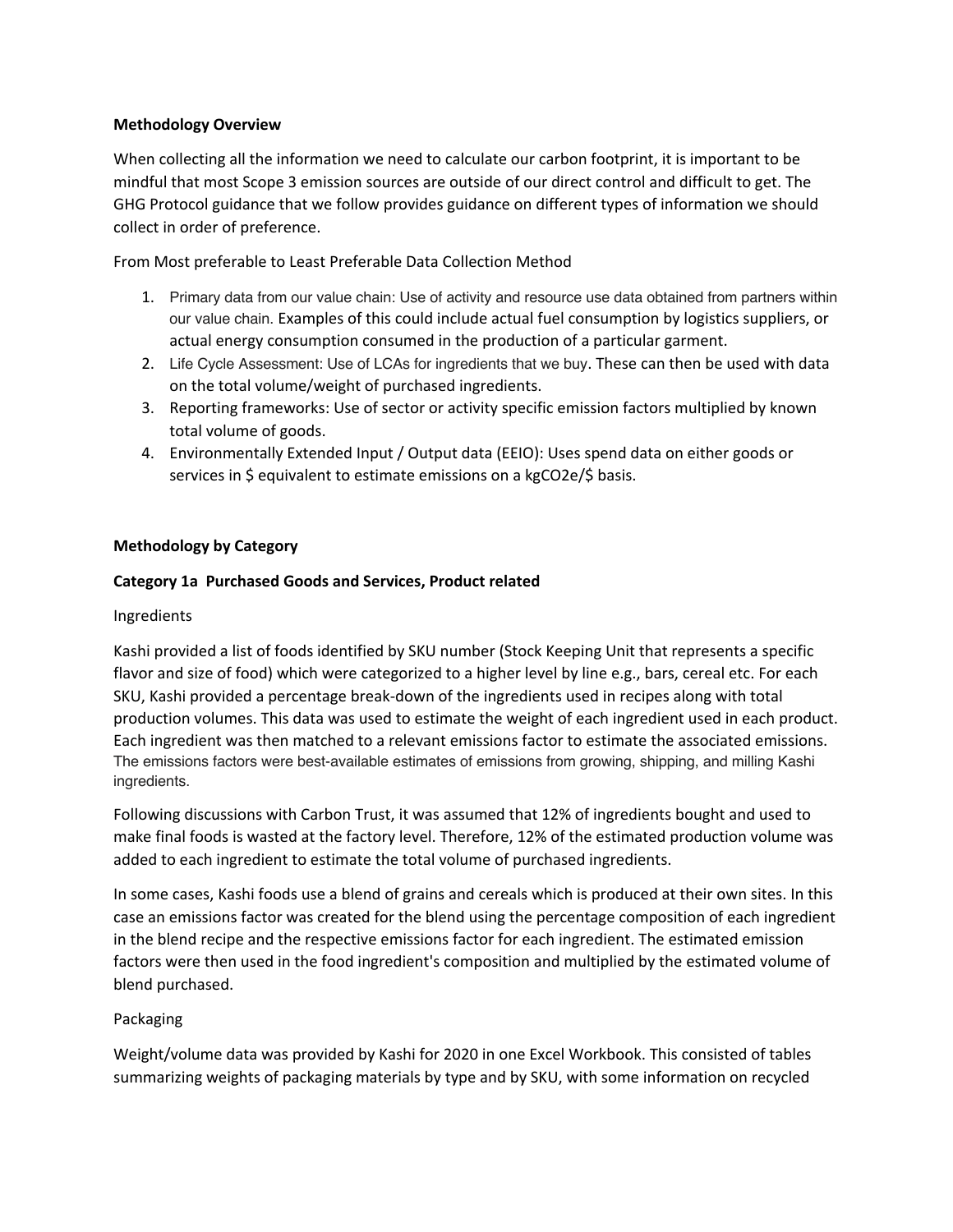content and recyclability. As well as material data, supplier and production locations ("City, State") were also provided.

For certain SKU numbers, no primary data on weights/volumes was available and was therefore estimated either using averages for similar product types and or, where available, using primary data for similar products (i.e., US version of a specific SKU).

Following discussions with Carbon Trust, it was assumed that 10% of packaging bought is wasted at the factory level. Therefore, 10% of the estimated packaging volume was added to estimate the total volume of purchased packaging.

In line with Carbon Trust best practice, the EU PEF method was used wherever possible. This gives credit for recycled content used in, and recyclability at the end of life of, the packaging. Where no appropriate emission factors were available for a specific material type, the "Cut-Off" method was used instead.

### **Category 1b Purchased Goods and Services, Non-product related**

Non-product related spend (category 1b) was extracted from parent company files. 2% of total spend for this category was considered for calculating emissions associated with the Kashi brand. The data Kashi provided to The Carbon Trust also contained other spend information, such as product (category 1a) and transport (categories 4 and 9), which were excluded to avoid double-counting emissions for those categories, as a different approach was taken. Furthermore, any spend on co-manufacturers was also excluded as this has been calculated separately and included under category 1a. Following the EEIO factor approach, spend data (in \$) was multiplied by relevant emission factors, which was then multiplied by 2% to estimate Kashi's share (see calculation below) CO2e emissions from non product related goods =  $\Sigma$ (Procurement Spend on Non Product Related Goods (\$) Parent Company  $\times$ EEIO factor ( $kgCO$ 2e/ $\frac{1}{2}$ )Industry average) × 2%

#### **Category 2 Capital Goods**

The same data sources, and methodology as 1b – Purchased Goods and Services, Non-product related has been used for the calculation of this category.

#### **Category 3 Fuel and Energy Activities**

Emissions are calculated by multiplying fuel and electricity consumption quantities by relevant WTT and T&D emission factors, ensuring quantities match scope 1&2.

## $CO2e$  emissions fuel and energy related =  $\sum$ [Energy consumption  $\times$  (WTT factor  $(kgCO2e$ /unit)  $Fuel$  type +T&D factor (kgCO2e/unit)  $Country$ ))

Once calculated for each site, energy and fuel related emissions were then assigned to each SKU. Each site does not solely produce Kashi food with production split across other brands. Therefore, this calculation used the total production volume for each Kashi SKU at each site divided by the total production at the site, to give a Kashi emission % allocated to SKU.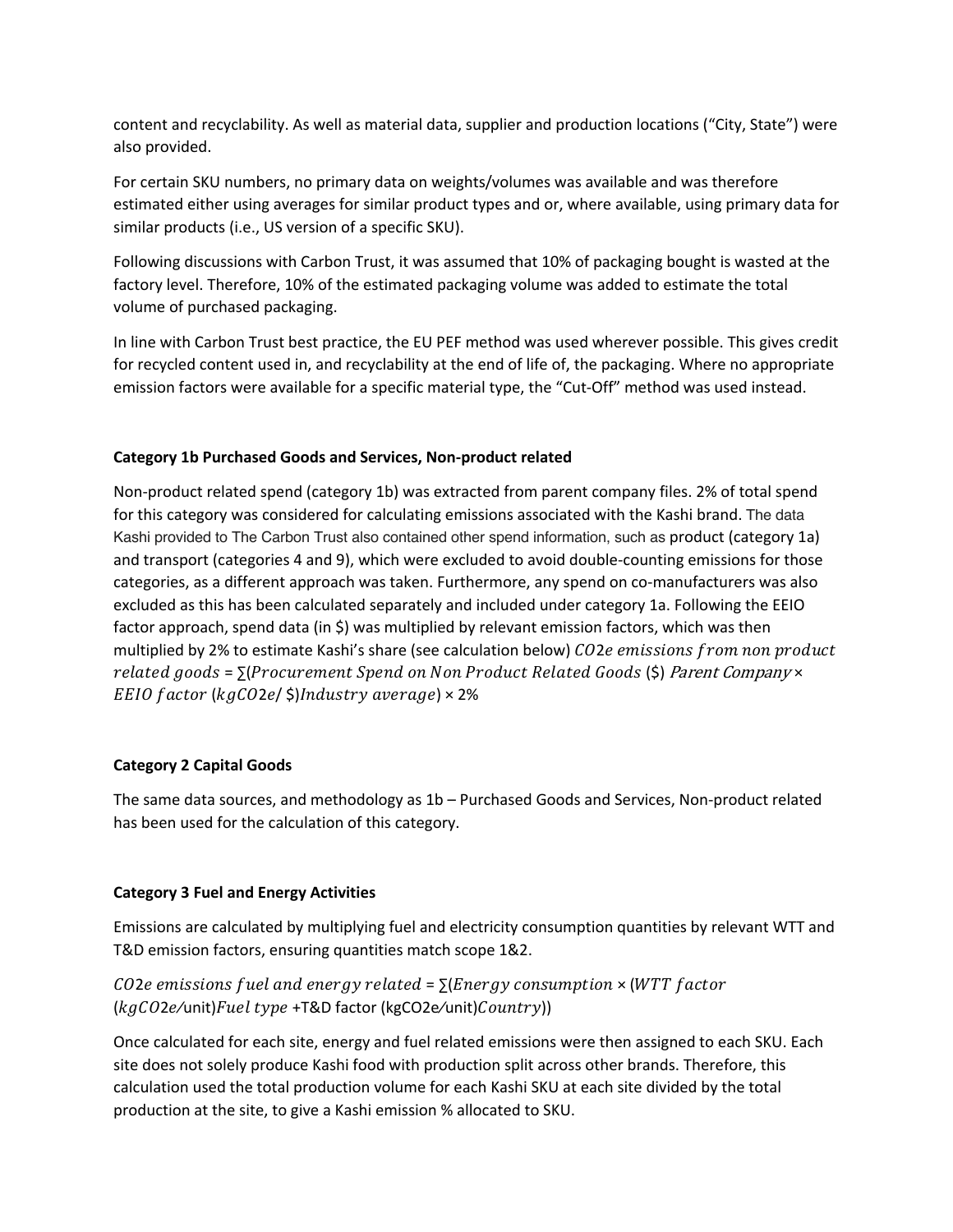#### **Category 4 Upstream Transportation and Distribution**

For upstream transportation of ingredients. It was assumed that any routes within North America would be undertaken by road using an average diesel HGV. For routes outside of North America, the overall distance was split between shipping and road based on the specific route. For shipping an average bulk carrier emission factor was Scope 3 Methodology Document – Kashi | 27 used. The emission factor unit is tonne.km therefore, the calculation multiplies the emission factor with the estimated distance travelled and the weight of the raw material. As with category 1a, it was assumed that 12% of ingredients and 10% of packaging bought and used to make food is wasted at the factory level. Therefore, 12% of the estimated production volume for ingredients and 10% for packaging volumes were added to estimate the total volume of purchased ingredients and packaging.

For the transportation of finished food between the manufacturing site and regional distribution centres, it was assumed that finished food would be transported to the nearest location using the provided logistics network map.

### $CO2e$  emissions for upstream transportation =

 $\Sigma(Average distance travelled (km) Mode of transport \times Weight of raw material (tonne) \times Emission$ factor (tonne. km)Mode of transport)

For the emissions from storing finished food at warehouses, the total storage space required for all finished food was calculated based on an average pallet size, total number of pallets transported and average warehouse emission factor per day and per m2. Both an ambient and refrigerated emission factor was used, depending on the refrigeration need of the individual product. Additionally, it was assumed that food would be stored at the warehouse for 7 days, which was confirmed by Kashi representatives.

### $CO2e$  emissions for warehousing =

∑(Storage space required per pallet (m2) × Number of pallets sold that year × Average storage time (days)  $\times$  *Emission factor* for storage (tCO2) per m2 per day)

### **Category 5 Waste Generated in Operations**

When the total tonnage of waste has been provided, along with details on waste type and the end-oflife treatment, the volume of waste is multiplied by the appropriate emission factor, based on disposal method and waste type.

### $CO2e$  emissions waste from operations =

### $\Sigma$ (Volume of waste (t) Type of waste  $\times$  Emission factor (kgCO2e/t)Type of waste and end fate)

Once calculated for each site, waste related emissions were then assigned to each SKU. Each site does not solely produce Kashi food with production split across many other brands. Therefore, this calculation used the total production volume for each Kashi SKU at each site divided by the total production at the site, to give a Kashi emission % allocated to SKU.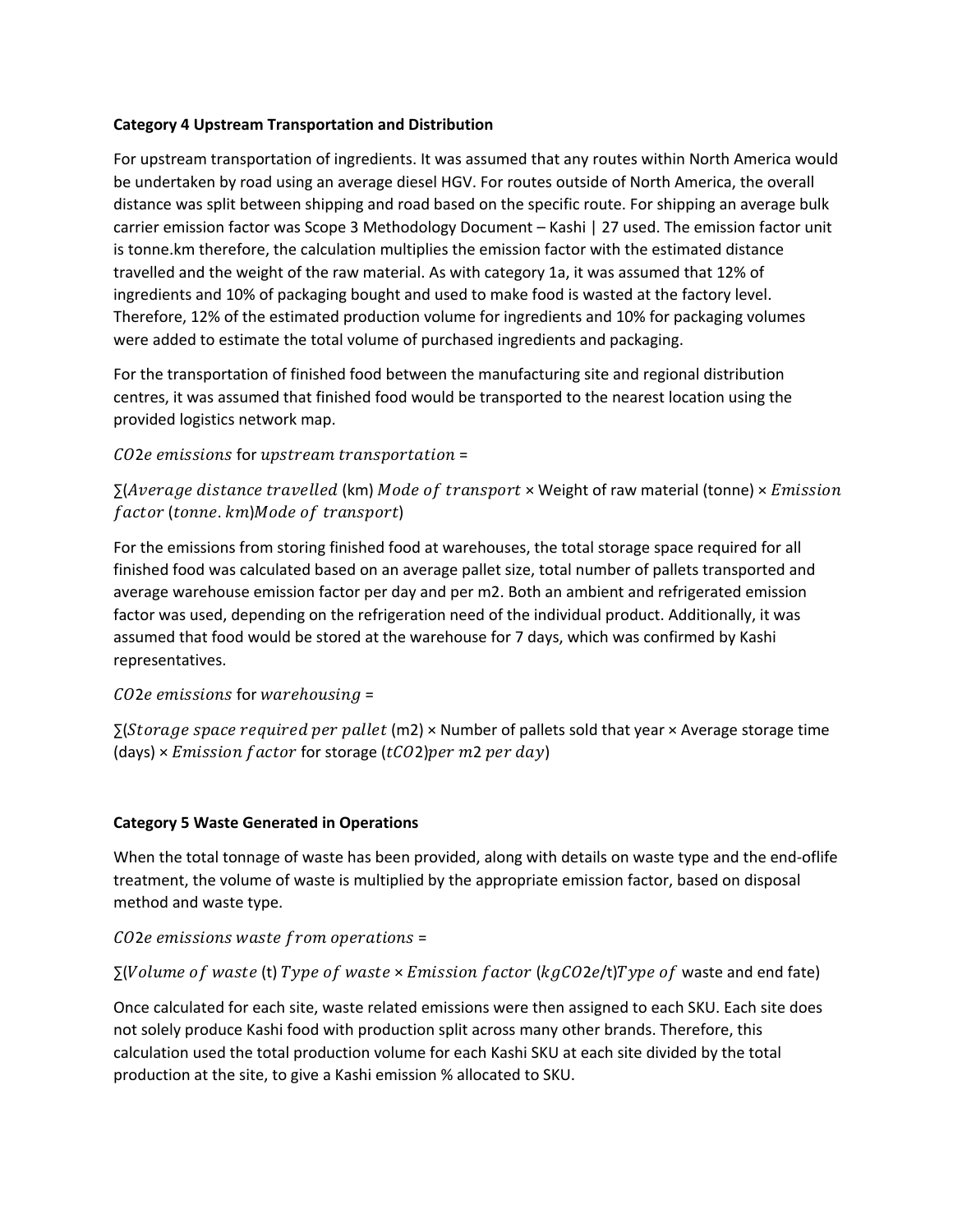#### **Category 6 Business Travel**

Business travel data was calculated through compiling data from air travel reports from Kashi's parent company's travel service to capture air mileage. However, this air mileage did not stipulate the particular flight class (economy, business, etc.) nor whether flights were long haul or short haul. An average unknown flight type/class has been used to represent the activities recorded. Emissions for Kashi were then estimated using Kashi percentage of their parent company's employees for North America using the following equation:

CO2e emissions from business travel =

 $\Sigma(Distance$  (km) Mode of transport × Emission factor (kgCO2e/pkm)Mode of transport)

Emissions related to other modes of business travel (i.e., rail and road) and emissions from hotel stays were not included due to lack of data and assuming that these emissions would be de minimis.

#### **Category 7 employee commuting**

Average emissions for commuting by country classification and commuting distance have been calculated by the Carbon Trust. These are multiplied by the total number of employees for Kashi North America.

 $CO2e$  emissions from employee commuting =

 $\Sigma(Number$  of employees (#) Country  $\times$  Emission factor (kgCO2e/employee)Country)

There is a high level of assumption in this calculation reflective of these category's low impact.

#### **Category 8 Upstream Leased Assets**

Kashi has no upstream leased assets to account for.

#### **Category 9 Downstream Transportation and Distribution**

For downstream transport emissions, an agreed set distance of 200km between each distribution center and retail location was multiplied by the total volume transported and by a road transport emission factor in ton. kilometer. For retail emissions, the number of cases sold for each specific SKU, which was converted into kg using the weight per case, was multiplied by the appropriate retail emission factor depending on whether the product is stored in a fridge, freezer or at ambient temperature.

#### **Category 10 processing of sold products**

Kashi has no intermediate product that have been sold for further processing.